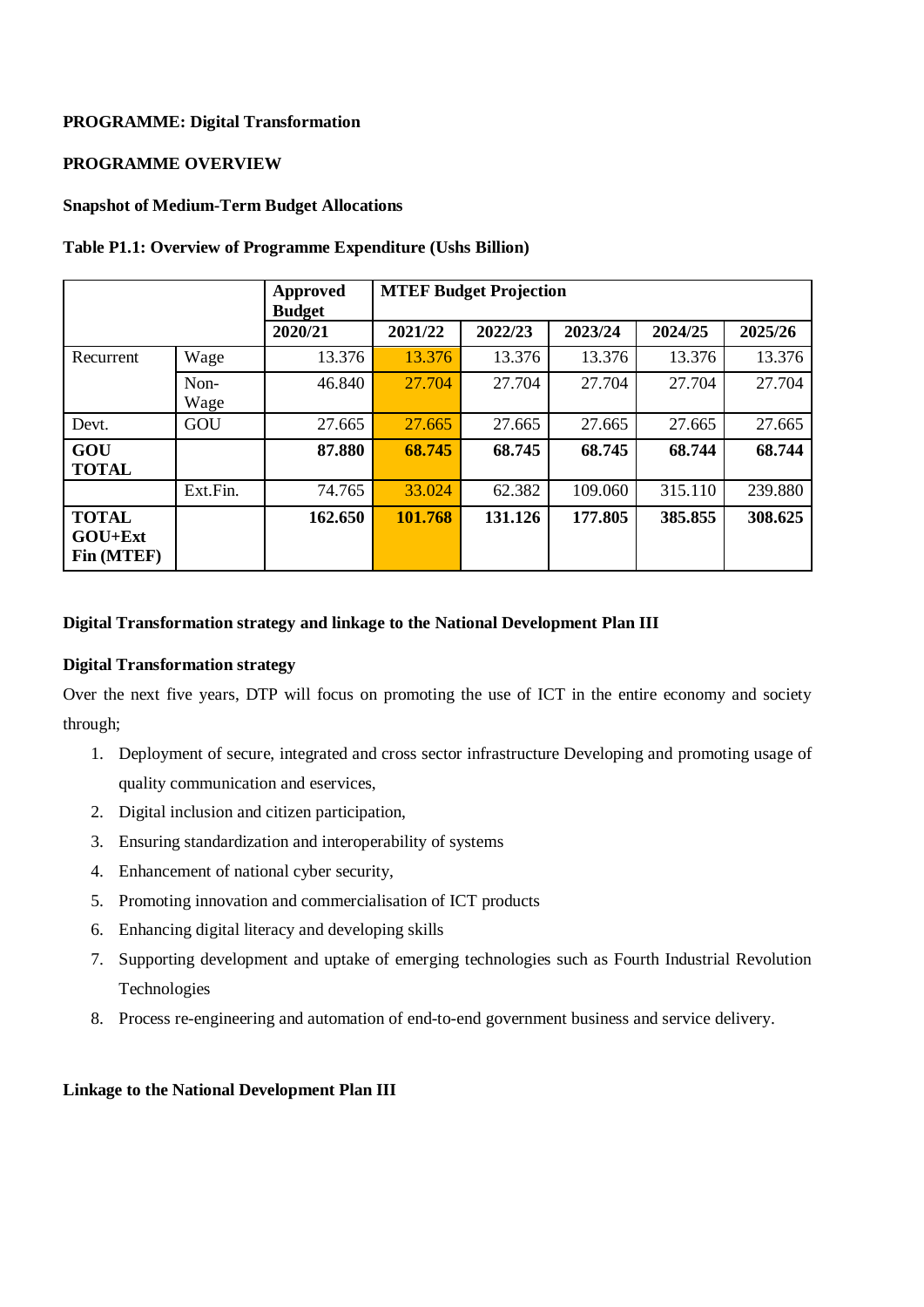The fundamental focus for the budget will be on increasing household incomes through a resource led, industrialization driven strategy guided by the theme "Industrialization for Job creation and Shared Prosperity" and the five strategic objectives of the NDPIII.

The Programme will be pursuing the following strategies to contribute towards the NDPIII: to promote ICT innovation, to enhance ICT skills and vocational development, to promote development-oriented mind-set and to increase government participation in strategic sectors.

Digital Transformation (Programme 10) aims to increase ICT penetration and use of ICT services for social and economic development. The expected results relate to: increasing ICT penetration, reducing cost of ICT devices and services, creating more direct jobs in the sector and increasing government services online.

# **TABLE P1.2 DIGITAL TRANSFORMATION PROGRAMME OUTCOMES AND OUTCOME INDICATORS**

### **Programme Outcome**

Increased ICT Penetration

#### **Programme Objectives contributed to by the programme Outcome**

| <b>Outcome</b><br><b>Programme</b><br><b>Indicators</b> | <b>Performance Targets</b> |                 |         |         |         |         |         |
|---------------------------------------------------------|----------------------------|-----------------|---------|---------|---------|---------|---------|
|                                                         | <b>Baseline</b><br>FY      | <b>Baseline</b> | 2020/21 | 2021/22 | 2022/23 | 2023/24 | 2024/25 |
| penetration<br>Internet<br>increased $(\% )$            | 2017/18                    | 25%             | 30%     | 35%     | 43%     | 46%     | 50%     |
| Population covered by<br>broadband services (%)         | 2017/18                    | 74%             | 79%     | 79%     | 83%     | 87%     | 90%     |
| TV<br>Terrestrial<br>Digital<br>signal coverage (%)     | 2017/18                    | 56%             | 79%     | 79%     | 83%     | 87%     | 95%     |
| Radio<br>signal<br>coverage<br>(% )                     | 2017/18                    | 80%             | 85%     | 87%     | 90%     | 95%     | 98%     |
| <b>Broadband</b><br>Fixed<br>connectivity(subscribers)  | 2017/18                    | 8,868           | 11,144  | 13,038  | 15,255  | 17,848  | 20,882  |
| of<br>Unit<br>cost<br>1Mbps/month of internet           | 2017/18                    | 237             | 200     | 140     | 100     | 90      | 70      |

1. Increase the national ICT infrastructure coverage

#### **Programme Outcome**

Increased ICT usage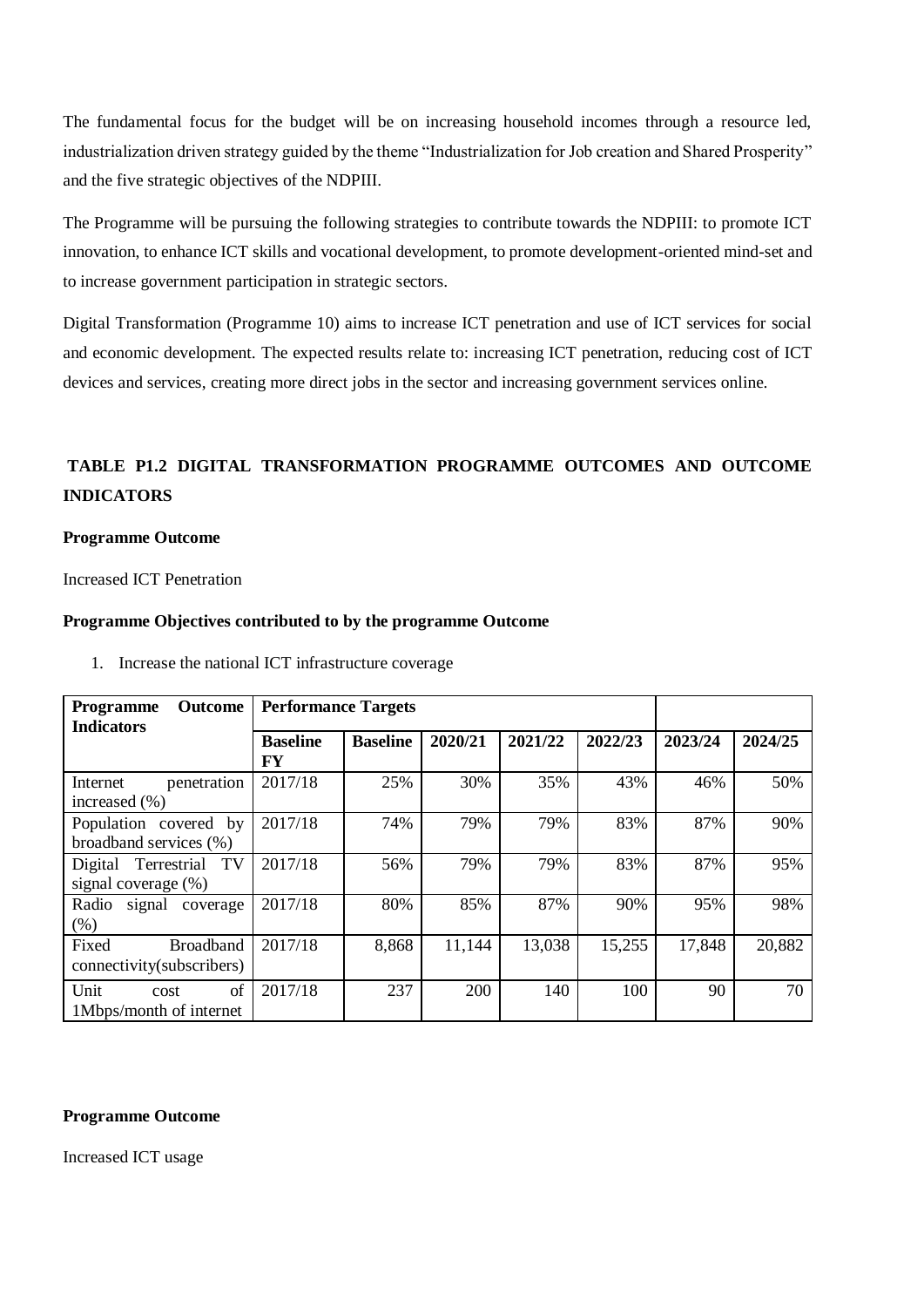### **Programme Objectives contributed to by the programme Outcome**

| Programme                                                                               | <b>Performance Targets</b> |                 |         |         |         |         |         |  |  |  |  |  |
|-----------------------------------------------------------------------------------------|----------------------------|-----------------|---------|---------|---------|---------|---------|--|--|--|--|--|
| <b>Outcome</b><br><b>Indicators</b>                                                     | <b>Baseline</b><br>FY      | <b>Baseline</b> | 2020/21 | 2021/22 | 2022/23 | 2023/24 | 2024/25 |  |  |  |  |  |
| of<br>Proportion<br>government<br>online<br>services<br>$(\%)$                          | 2017/18                    | 20%             | 25%     | 40%     | 61%     | 72%     | 80%     |  |  |  |  |  |
| ICT contribution<br>to GDP $(\%)$                                                       | 2017/18                    | 2.0%            | 2.67%   | 2.89%   | 3.13%   | 3.4%    | 3.69%   |  |  |  |  |  |
| National<br><b>broadband</b><br>with<br>coverage<br>minimum<br>speed<br>of 8Mbps $(\%)$ | 2017/18                    | 31%             | 41%     | 51%     | 61%     | 71%     | 90%     |  |  |  |  |  |

1. Enhance usage of ICT in national development and service delivery

## **Programme Outcome**

Reduced cost of ICT devices and Services

## **Programme Objectives contributed to by the programme Outcome**

1. Enhance ICT research and Innovation

| <b>Programme</b>                             |                       | <b>Performance Targets</b> |           |           |           |         |         |  |  |  |  |  |
|----------------------------------------------|-----------------------|----------------------------|-----------|-----------|-----------|---------|---------|--|--|--|--|--|
| <b>Outcome Indicators</b>                    | <b>Baseline</b><br>FY | <b>Baseline</b>            | 2020/21   | 2021/22   | 2022/23   | 2023/24 | 2024/25 |  |  |  |  |  |
| Unit cost of low entry<br>smart phones (UGX) | 2017/18               | 100,000                    | 95,000    | 87,000    | 75,000    | 70,000  | 60,000  |  |  |  |  |  |
| of<br>Cost<br>computers<br>(UGX)             | 2017/18               | 1,600,000                  | 1,550,000 | 1,300,000 | 1,000,000 | 900,000 | 800,000 |  |  |  |  |  |

### **Programme Outcome**

Enhanced efficiency and productivity in service delivery

# **Programme Objectives contributed to by the programme Outcome**

1. Enhance the ICT human resource capital

| <b>Programme</b>                        | <b>Performance Targets</b> |                 |         |                     |     |         |         |  |  |  |
|-----------------------------------------|----------------------------|-----------------|---------|---------------------|-----|---------|---------|--|--|--|
| <b>Outcome Indicators</b>               | <b>Baseline</b><br>FY      | <b>Baseline</b> | 2020/21 | $2021/22$   2022/23 |     | 2023/24 | 2024/25 |  |  |  |
| ICT<br>Development<br>Index (IDI Valve) | 2017/18                    | 2.19            | 2.5     | 3.2                 | 3.6 | 3.8     | 3 Q     |  |  |  |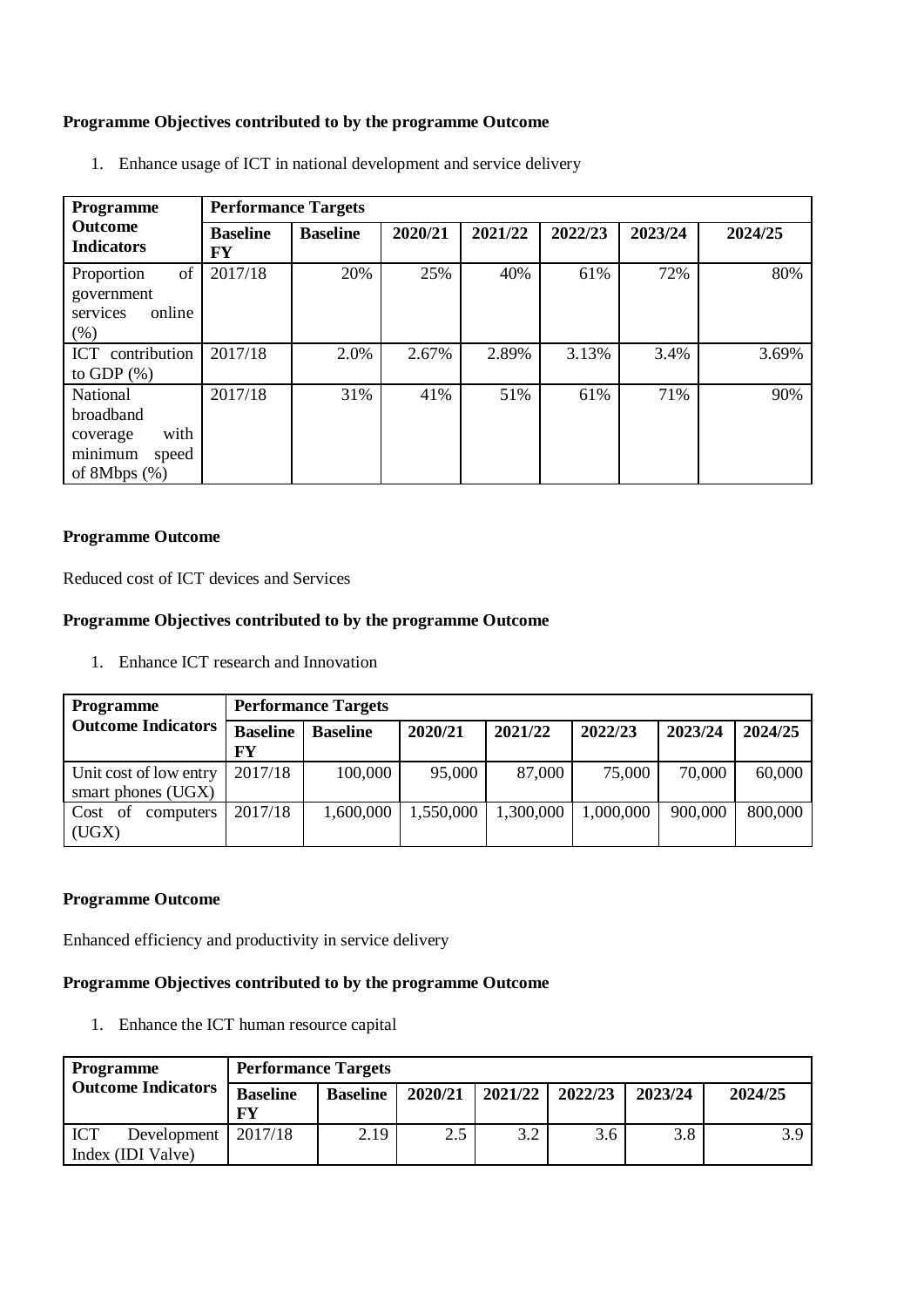| <b>ICT</b><br>directly<br>created | 2017/18 | 30,000 | 30,000 | 30,000 | 30,000 | 30,000 |
|-----------------------------------|---------|--------|--------|--------|--------|--------|
| jobs                              |         |        |        |        |        |        |

### **Programme Outcome**

Effective legal and regulatory framework

### **Programme Objectives contributed to by the programme Outcome**

1. Strengthen the policy, legal and regulatory framework

| Programme                                                                         | <b>Performance Targets</b> |                 |         |         |         |         |         |  |  |  |  |
|-----------------------------------------------------------------------------------|----------------------------|-----------------|---------|---------|---------|---------|---------|--|--|--|--|
| Outcome<br><b>Indicators</b>                                                      | <b>Baseline</b><br>FY      | <b>Baseline</b> | 2020/21 | 2021/22 | 2022/23 | 2023/24 | 2024/25 |  |  |  |  |
| No of Legal and $\sqrt{2017/18}$<br>regulatory<br>framework<br>developed/reviewed |                            |                 |         |         |         |         |         |  |  |  |  |

# **P2: INTERMEDIATE OUTCOMES, OUTCOME INDICATORS AND PROPOSED BUDGET ALLOCATIONS ALIGNED TO THE NDP III**

### **TABLE P2.1: Intermediate Outcomes and Outcome Indicators Aligned to the NDP III**

# **NDP III PROGRAMME: DIGITAL TRANSFORMATION**

## **NDPIII PROGRAMME OUTCOMES CONTRIBUTED TO BY THE INTERMEDIATE**

# **OUTCOMES**

**i) Increased ICT penetration**

# **Subprogramme 1**: **ICT Infrastructure**

### **Sub programme Objectives:**

1. Increase the national ICT infrastructure coverage.

### **Intermediate Outcome:**

- 1. Increased access to ICTs
- 2. Increased coverage

## **Intermediate Outcome**

| <b>Indicators</b>          |                 |                 |         |        |         |           |         |
|----------------------------|-----------------|-----------------|---------|--------|---------|-----------|---------|
|                            | <b>Baseline</b> | <b>Baseline</b> | 2020/21 | 2021/2 | 2022/23 | 2023/2045 | 2024/25 |
|                            | FY              |                 |         | 2      |         |           |         |
| % age of sub counties with |                 |                 |         |        |         |           |         |
| broadband                  |                 |                 |         |        |         |           |         |
| % age of districts HQs     | 2017/18         | 30%             | 44%     | 44%    | 50%     | 60%       | 75%     |
| connected to the NBI       |                 |                 |         |        |         |           |         |

**Performance Targets**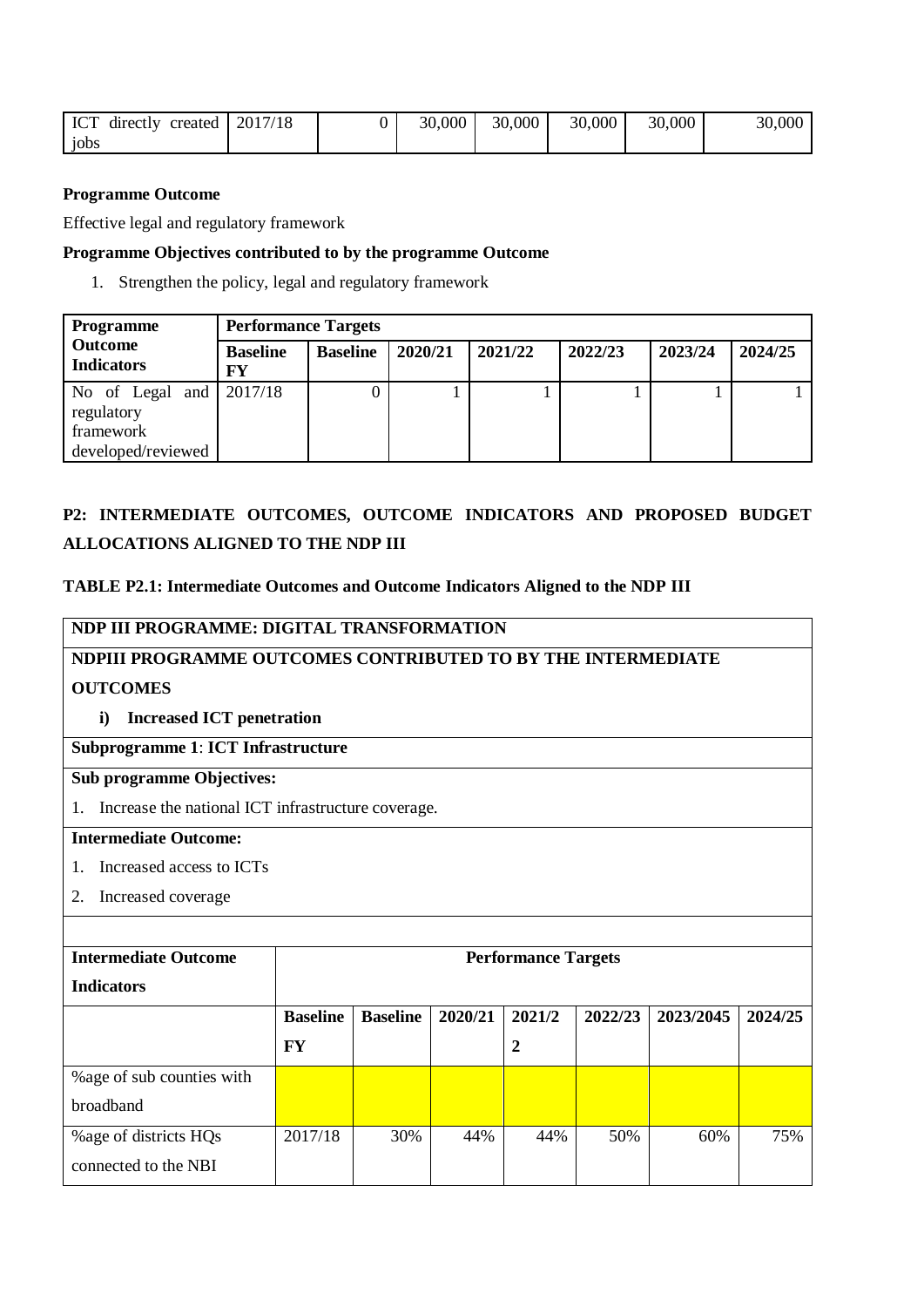# **NDP III PROGRAMME: DIGITAL TRANSFORMATION**

# **NDPIII PROGRAMME OUTCOMES CONTRIBUTED TO BY THE INTERMEDIATE OUTCOMES**

# **ii) Increased ICT usage**

## **Subprogramme 2: E-Services**

**Sub programme Objectives:** Enhance usage of ICT in National Development

## **Intermediate Outcomes:**

- 1. Increased usage of e-services
- 2. Increased quality of e-services
- 3. Improved service delivery
- 4. Reduced cost of service delivery

| <b>Intermediat</b>                                                          |                |                  |              | <b>Performance Targets</b> |                |                |                  |
|-----------------------------------------------------------------------------|----------------|------------------|--------------|----------------------------|----------------|----------------|------------------|
|                                                                             |                |                  |              |                            |                |                |                  |
| e Outcome                                                                   |                |                  |              |                            |                |                |                  |
| <b>Indicators</b>                                                           |                |                  |              |                            |                |                |                  |
|                                                                             | <b>Baselin</b> | <b>Baselin</b>   | 2021/22      | 2022/23                    | 2023/24        | 2024/2025      | 2025/26          |
|                                                                             | e FY           | e                |              |                            |                |                |                  |
| Percentage of<br>beneficiaries<br>satisfied with<br>the QOS over<br>the NBI | 2017/18        | 0%               | 60%          | 70%                        | 80%            | 90%            | 95%              |
| No of                                                                       | 2017/18        | $\boldsymbol{0}$ | 15,000,00    | 20,000,00                  | 50,000,00      | 100,000,00     | 100,000,00       |
| Transactions                                                                |                |                  | $\mathbf{0}$ | $\boldsymbol{0}$           | $\overline{0}$ | $\overline{0}$ | $\boldsymbol{0}$ |
| conducted                                                                   |                |                  |              |                            |                |                |                  |
| through the                                                                 |                |                  |              |                            |                |                |                  |
| shared                                                                      |                |                  |              |                            |                |                |                  |
| service                                                                     |                |                  |              |                            |                |                |                  |
| delivery                                                                    |                |                  |              |                            |                |                |                  |
| system                                                                      |                |                  |              |                            |                |                |                  |
| Proportion of                                                               | 2017/18        | 20%              | 25%          | 40%                        | 61%            | 72%            | 80%              |
| government                                                                  |                |                  |              |                            |                |                |                  |
| services                                                                    |                |                  |              |                            |                |                |                  |
| provided                                                                    |                |                  |              |                            |                |                |                  |
| online                                                                      |                |                  |              |                            |                |                |                  |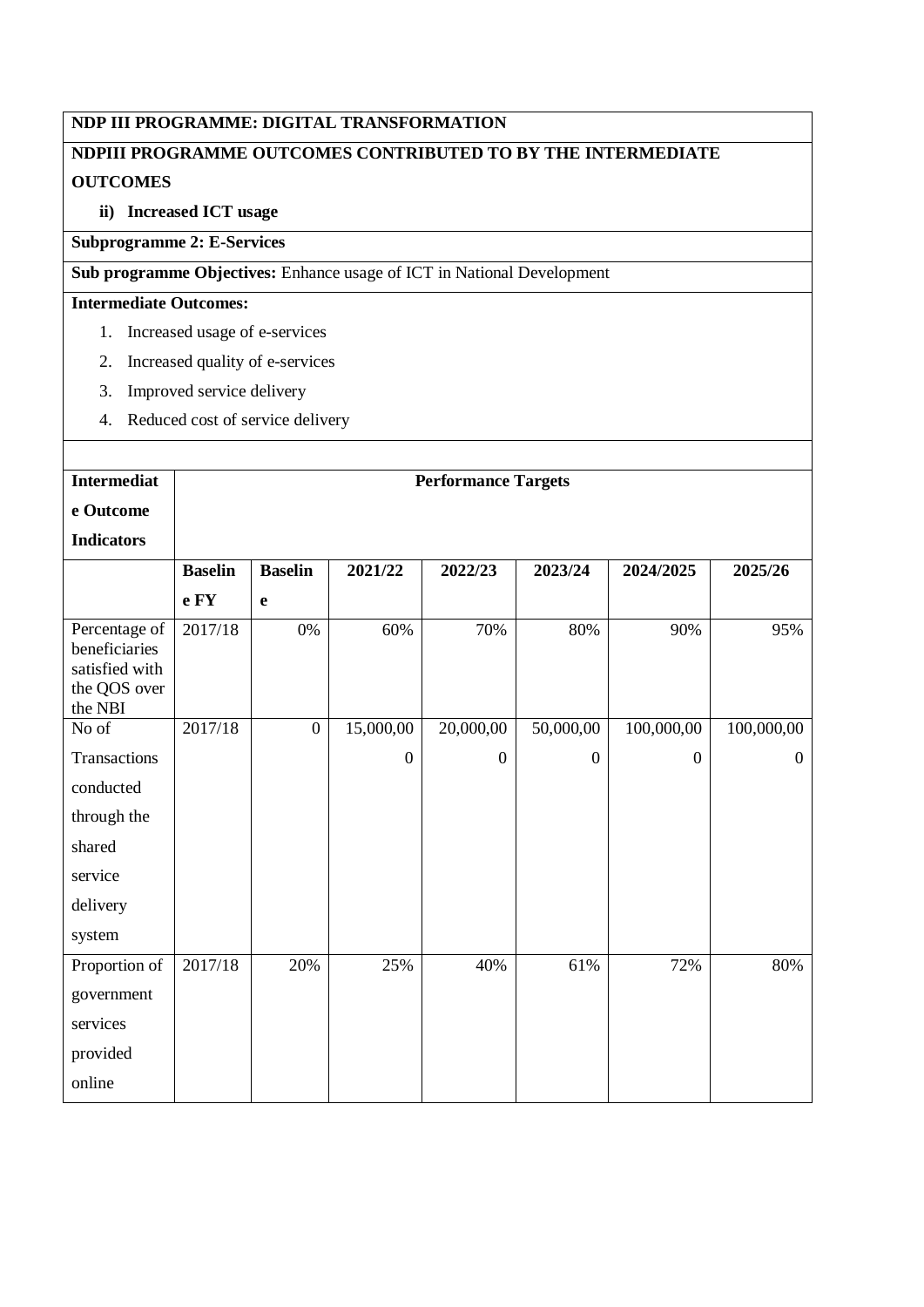## **NDP III PROGRAMME: DIGITAL TRANSFORMATION**

# **NDPIII PROGRAMME OUTCOMES CONTRIBUTED TO BY THE INTERMEDIATE OUTCOMES**

## **iii) Enhance efficiency and productivity in service delivery**

## **Sub-programme 3: Research, innovation and ICT skills development**

## **Sub programme Objectives:**

- 1. Enhance ICT research and innovation
- 2. Increase the ICT human resource capital

### **Intermediate Outcomes:**

- 1. Increased ICT human resource capacity
- 2. Increased research and innovation products

| <b>Intermediate Outcome</b> | <b>Performance Targets</b> |                 |         |         |         |           |         |  |  |  |  |
|-----------------------------|----------------------------|-----------------|---------|---------|---------|-----------|---------|--|--|--|--|
| <b>Indicators</b>           |                            |                 |         |         |         |           |         |  |  |  |  |
|                             | <b>Baseline</b>            | <b>Baseline</b> | 2020/21 | 2021/22 | 2022/23 | 2023/2024 | 2024/25 |  |  |  |  |
|                             | FY                         |                 |         |         |         |           |         |  |  |  |  |
| Percentage of ICT solutions | 2017/18                    |                 |         |         |         |           |         |  |  |  |  |
| that have been adopted and  |                            |                 |         |         |         |           |         |  |  |  |  |
| commercialised              |                            |                 |         |         |         |           |         |  |  |  |  |

## **NDP III PROGRAMME: DIGITAL TRANSFORMATION**

# **NDPIII PROGRAMME OUTCOMES CONTRIBUTED TO BY THE INTERMEDIATE**

## **OUTCOMES**

# **iv) Effective Legal and Regulatory Framework**

## **Sub-programme 4: Enabling Environment**

**Sub programme Objectives:** Strengthen the policy, legal and regulatory framework

# **Intermediate Outcomes:**

- 1. Ease of doing business
- 2. Increased compliance
- 3. Well-regulated ICT environment

| <b>Intermediate Outcome</b>    |             | <b>Performance Targets</b> |         |         |         |           |         |  |  |  |  |
|--------------------------------|-------------|----------------------------|---------|---------|---------|-----------|---------|--|--|--|--|
| <b>Indicators</b>              |             |                            |         |         |         |           |         |  |  |  |  |
|                                | <b>Base</b> | <b>Baseline</b>            | 2021/22 | 2022/23 | 2023/24 | 2024/2025 | 2025/26 |  |  |  |  |
|                                | year        |                            |         |         |         |           |         |  |  |  |  |
| Level of compliance with       | 2017/18     | 57%                        | 65%     | 65%     | 70%     | 75%       | 75%     |  |  |  |  |
| ICT related laws, legislations |             |                            |         |         |         |           |         |  |  |  |  |
| and standards                  |             |                            |         |         |         |           |         |  |  |  |  |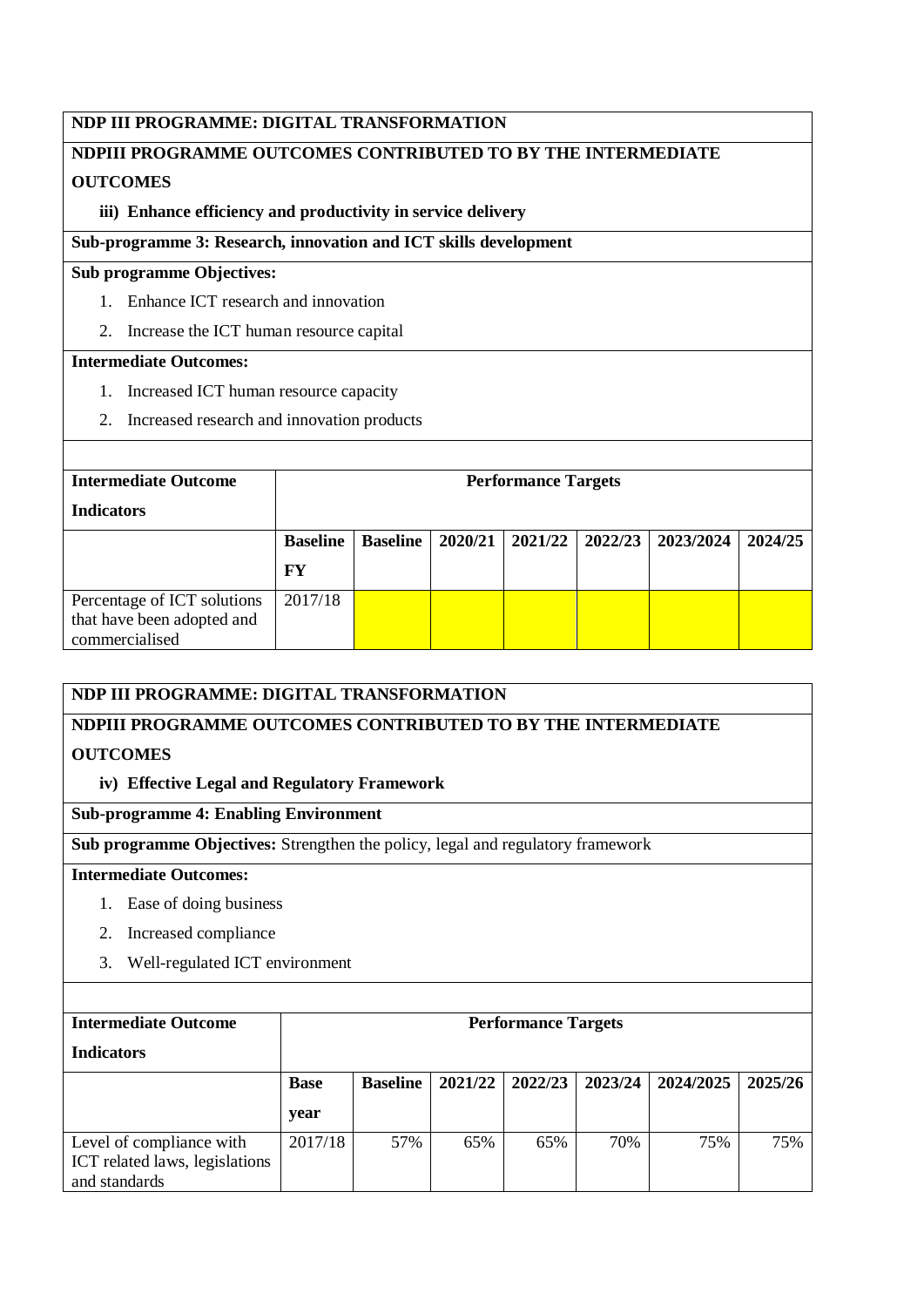# **NDP III PROGRAMME: DIGITAL TRANSFORMATION**

# **NDPIII PROGRAMME OUTCOMES CONTRIBUTED TO BY THE INTERMEDIATE OUTCOMES**

**v)**

# **Sub-programme 4: Institutional Coordination**

# **Sub programme Objectives:**

# **Intermediate Outcomes:**

- 1. Effective and efficient implementation of programs
- 2. Effective administration and governance of institutions

| <b>Intermediate Outcome</b><br><b>Indicators</b> |                                                                                       |  |  | <b>Performance Targets</b> |  |  |  |  |  |  |
|--------------------------------------------------|---------------------------------------------------------------------------------------|--|--|----------------------------|--|--|--|--|--|--|
|                                                  | Baseline   2021/22   2022/23   2023/24   2024/2025   2025/26<br><b>Baseline</b><br>FY |  |  |                            |  |  |  |  |  |  |
|                                                  | 2017/18                                                                               |  |  |                            |  |  |  |  |  |  |

## **Table P2.2: Medium Term Projections by Sub-Programme;**

| <b>Billion Uganda Shillings</b>                           |                                             | <b>Medium Term Projections</b>   |         |         |         |         |  |
|-----------------------------------------------------------|---------------------------------------------|----------------------------------|---------|---------|---------|---------|--|
| Sub-programme                                             | <b>Approved</b><br><b>Budget</b><br>2020/21 | 2021/22                          | 2022/23 | 2023/24 | 2024/25 | 2025/26 |  |
|                                                           |                                             | <b>Proposed</b><br><b>Budget</b> |         |         |         |         |  |
| MoICT&NG                                                  |                                             |                                  |         |         |         |         |  |
| <b>E-Services</b>                                         | 0.75                                        | 0.224                            | 0.224   | 0.224   | 0.224   | 0.224   |  |
| <b>ICT</b> Infrastructure                                 | 1.080                                       | 0.291                            | 0.291   | 0.291   | 0.291   | 0.291   |  |
| <b>Research, Innovation and ICT</b><br>skills development | 0.70                                        | 0.163                            | 0.163   | 0.163   | 0.163   | 0.163   |  |
| <b>Enabling Environment</b>                               | $\overline{0}$                              | 0.383                            | 0.383   | 0.383   | 0.383   | 0.383   |  |
| <b>Institutional Coordination</b>                         | 33.870                                      | 37.056                           | 37.056  | 37.056  | 37.056  | 37.056  |  |
| <b>Total</b><br>Sub<br>for<br>Sub-<br>the<br>Programme.   | 46.400                                      | 38.116                           | 38.116  | 38.116  | 38.116  | 38.116  |  |
| <b>NITA-U</b>                                             |                                             |                                  |         |         |         |         |  |
| <b>E-services</b>                                         | 77.780                                      | 27.864                           | 41.716  | 46.309  | 108.123 | 85.553  |  |
| <b>ICT</b> Infrastructure                                 | 20.790                                      | 13.781                           | 20.137  | 71.997  | 195.625 | 150.488 |  |
| Research, innovation and ICT<br>skills development.       |                                             | 0.381                            | 0.512   | 0.612   | 0.702   | 0.812   |  |
| <b>Enabling Environment</b>                               |                                             | 0.382                            | 0.603   | 0.832   | 0.920   | 0.821   |  |
| <b>Institutional coordination</b>                         | 17.670                                      | 21.244                           | 31.043  | 19.939  | 40.366  | 32.831  |  |